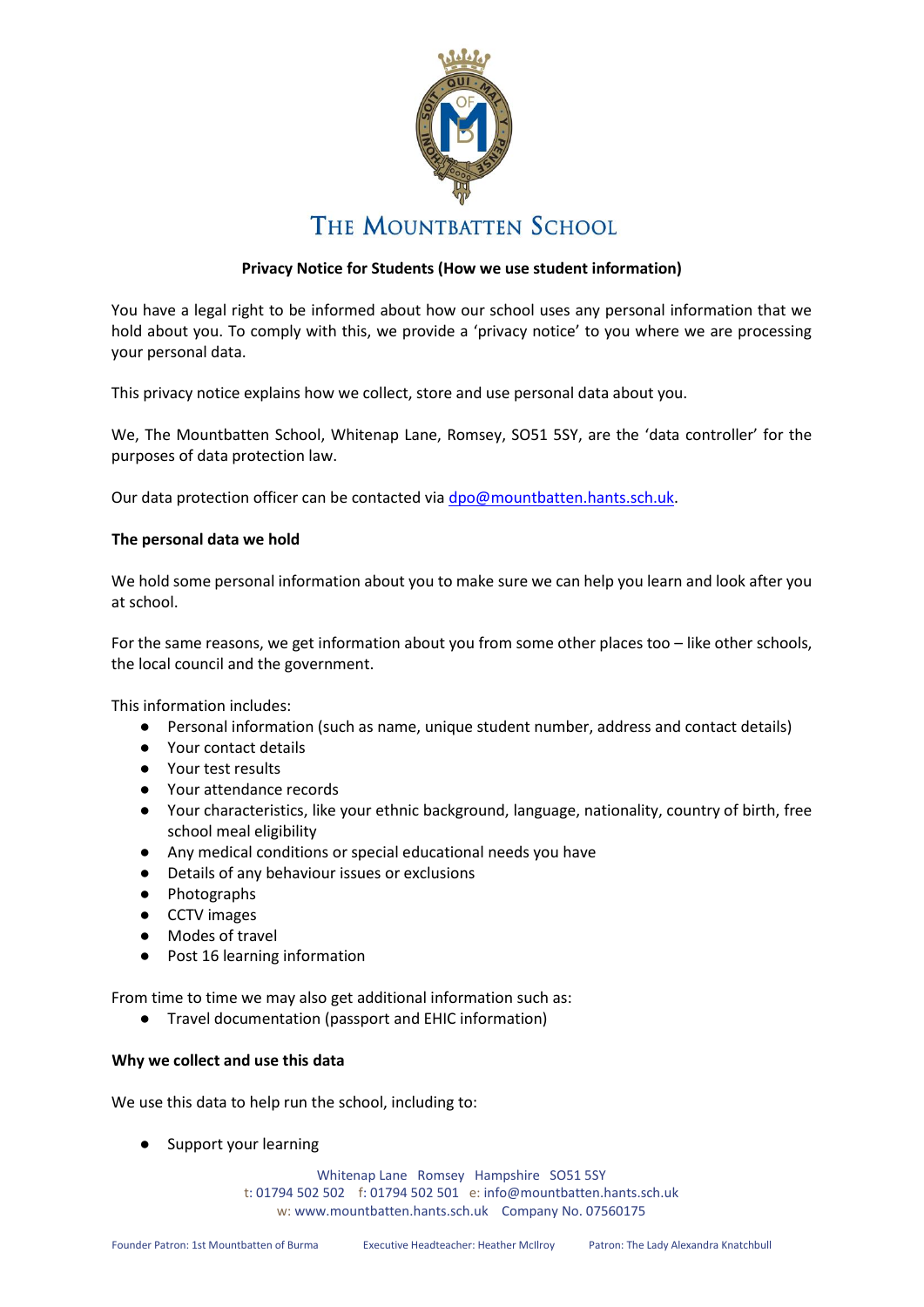- Get in touch with you and your parents when we need to
- Check how you're doing in exams and work out whether you or your teachers need any extra help
- Track how well the school as a whole is performing
- Help the school plan for the future
- Look after your wellbeing
- Comply with the law regarding data sharing
- Administer educational trips within the UK and abroad
- To protect student welfare and carry out safeguarding activities

### **The lawful basis for using this data**

We will only collect and use your information when the law allows us to. Most often, we will use your information where:

- We need to comply with the law
- We need to use it to 'carry out a task in the public interest' (in order to provide you with an education)
- We need to protect your interests

General Data Protection Regulations

- Article  $6(1)(e)$  the processing is necessary for the performance of a task carried out in the public interest or in the exercise of official authority vested in the controller.
- Article  $9(2)(g)$  the processing is necessary for reasons of substantial public interest.

Sometimes, we may also use your personal information where:

● You, or your parents/carers have given us permission to use it in a certain way

Where we have got permission to use your data, you or your parents/carers may withdraw this at any time. We will make this clear when we ask for permission, and explain how to go about withdrawing consent.

Some of the reasons listed above for collecting and using your information overlap, and there may be several grounds which mean we can use your data.

#### **Collecting this information**

While in most cases you, or your parents/carers, must provide the personal information we need to collect, there are some occasions when you can choose whether or not to provide the data.

We will always tell you if it's optional.

# **Storing student data**

We will keep personal information about you while you are a student at our school. We may also keep it after you have left the school, where we are required to by law.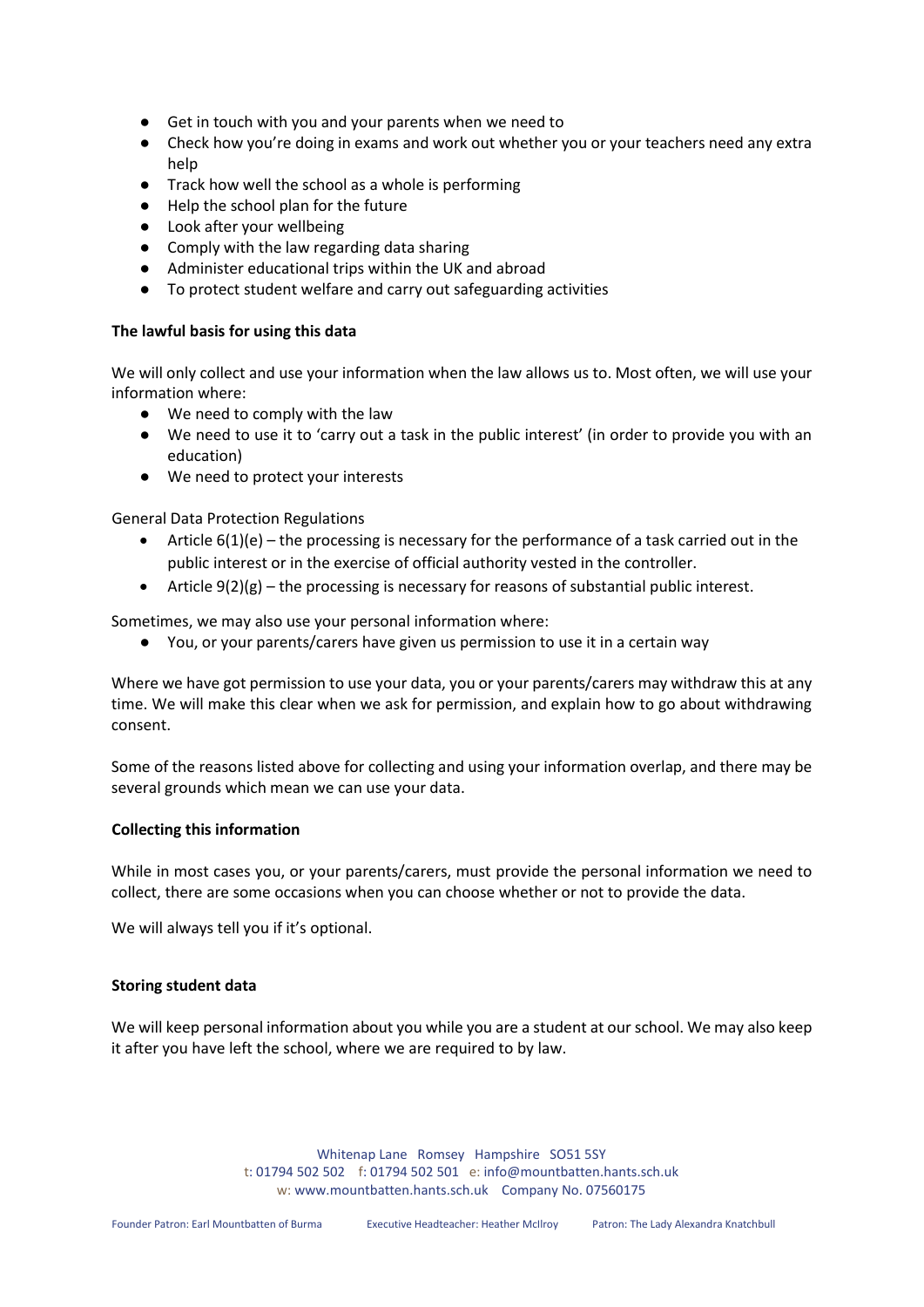We have a Records Retention Schedule which sets out how long we must keep information about students. This can be found on our website.

We have security measures in place to prevent your personal information from being accidentally lost, used or accessed in an unauthorised way, altered or disclosed.

We'll dispose of your personal data securely when we no longer need it.

### **Who we share student information with**

We do not share personal information about you with anyone outside the school without permission from you or your parents/carers, unless the law and our policies allow us to do so.

Where it is legally required, or necessary (and it complies with data protection law) we may share personal information about students with:

- Our local authority to meet our legal duties to share certain information with it, such as concerns about students' safety and exclusions
- The Department for Education (a government department) to meet our legal duties to share certain information with it, such as information about who comes to our school, this enables us to receive school funding as well as to comply with the law. (*regulation 5 of The Education (Information About Individual Pupils) (England) Regulations 2013*)
- Your family and representatives
- Educators and examining bodies
- Our regulator, Ofsted (the organisation or "watchdog" that supervises us),
- Suppliers and service providers  $-$  so that they can provide the services we have contracted them for such as auditors, Professional advisers and counsellors; Tour Operators associated with school trips
- Health authorities such as Hampshire County Council's School Nurse and NHS.
- Police forces, courts, tribunals
- Schools/colleges that the you attend after leaving us

To find out more about the data collection requirements placed on us by the Department for Education (for example; via the school census) go to: https://www.gov.uk/education/datacollection-and-censuses-for-schools.

# **Transferring data internationally**

Where we transfer personal data to a country or territory outside the European Economic Area, we will do so in accordance with data protection law.

#### **Youth support services**

# **What is different about students aged 13+?**

Once our students reach the age of 13, we are legally required to pass on certain information about them to our local authority or youth support services provider, as they have legal responsibilities regarding the education or training of 13-19 year-olds.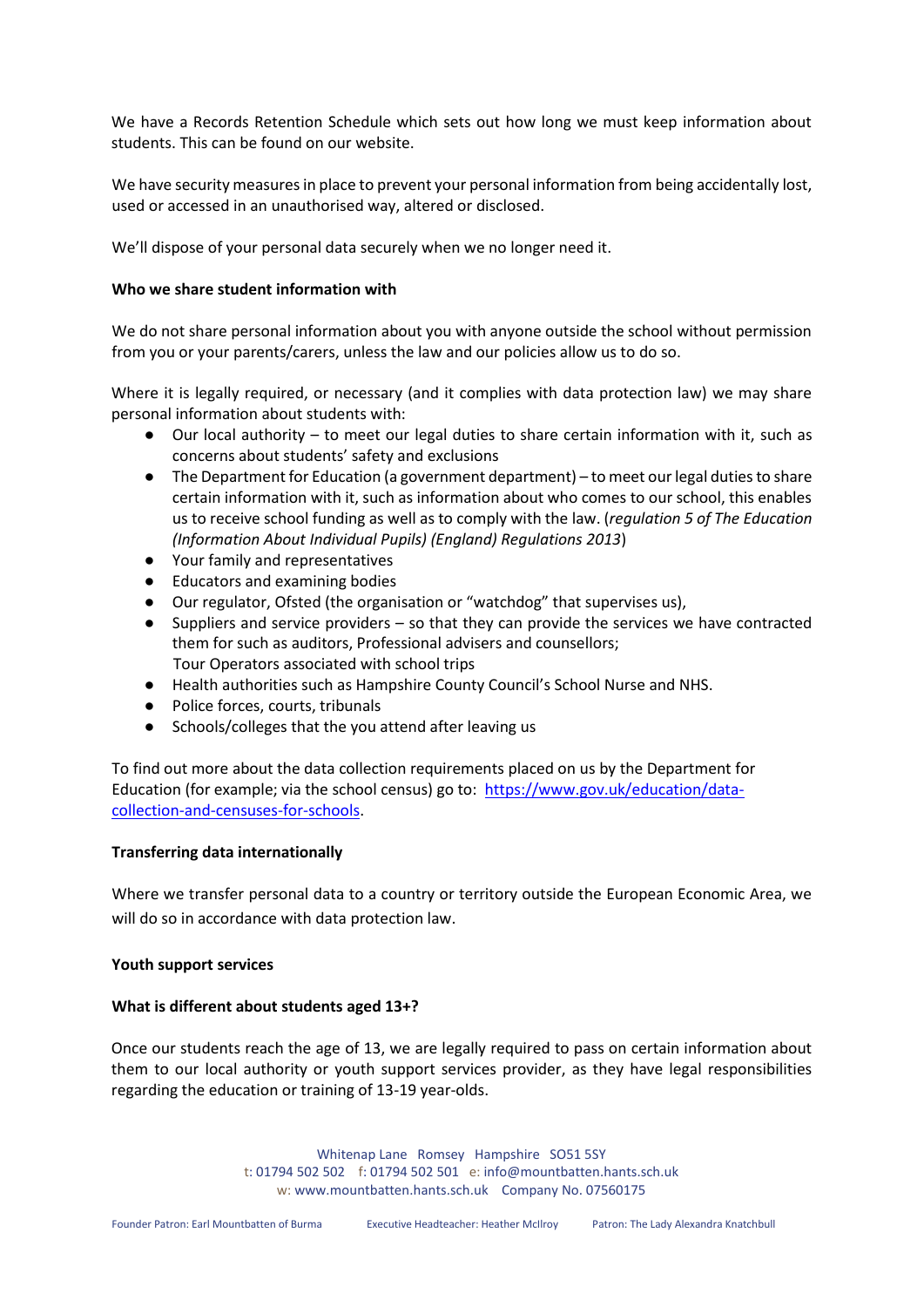This information enables them to provide youth support services, post-16 education and training services, and careers advisors.

Parents/carers, or students, once aged 16 or over, can contact our data protection officer to request that we **only** pass the individual's name, address and date of birth to our local authority and youth support services provider.

For more information about services for young people, please visit our local authority website: <https://www.hants.gov.uk/educationandlearning/educationservices>

# **The National Student Database (NPD)**

We are required to provide information about students to the Department for Education as part of statutory data collections such as the school census.

Some of this information is then stored in the National Pupil Database (NPD), which is owned and managed by the Department and provides evidence on school performance to inform research.

The database is held electronically so it can easily be turned into statistics. The information is securely collected from a range of sources including schools, local authorities and exam boards.

The Department for Education may share information from the NPD with other organisations which promote children's education or wellbeing in England. Such organisations must agree to strict terms and conditions about how they will use the data.

For more information, see the Department's webpage on how it collects and shares research data and for information about which organisations the department has provided student information, (and for which project), please visit the following website: https://www.gov.uk/government/publications/national-student-database-requests-received

You can also contact the Department for Education with any further questions about the NPD.

#### **Requesting access to your personal data**

Under data protection legislation, parents/carers and students have the right to request access to information about them that we hold. To make a request for your personal information, or be given access to your child's educational record, contact our Data Protection Officer via the details below.

You also have the right, subject to some limitations to:

- object to processing of personal data that is likely to cause, or is causing, damage or distress
- object to decisions being taken by automated means
- in certain circumstances, have inaccurate personal data rectified, blocked, erased or destroyed; and
- claim compensation for damages caused by a breach of the Data Protection regulations